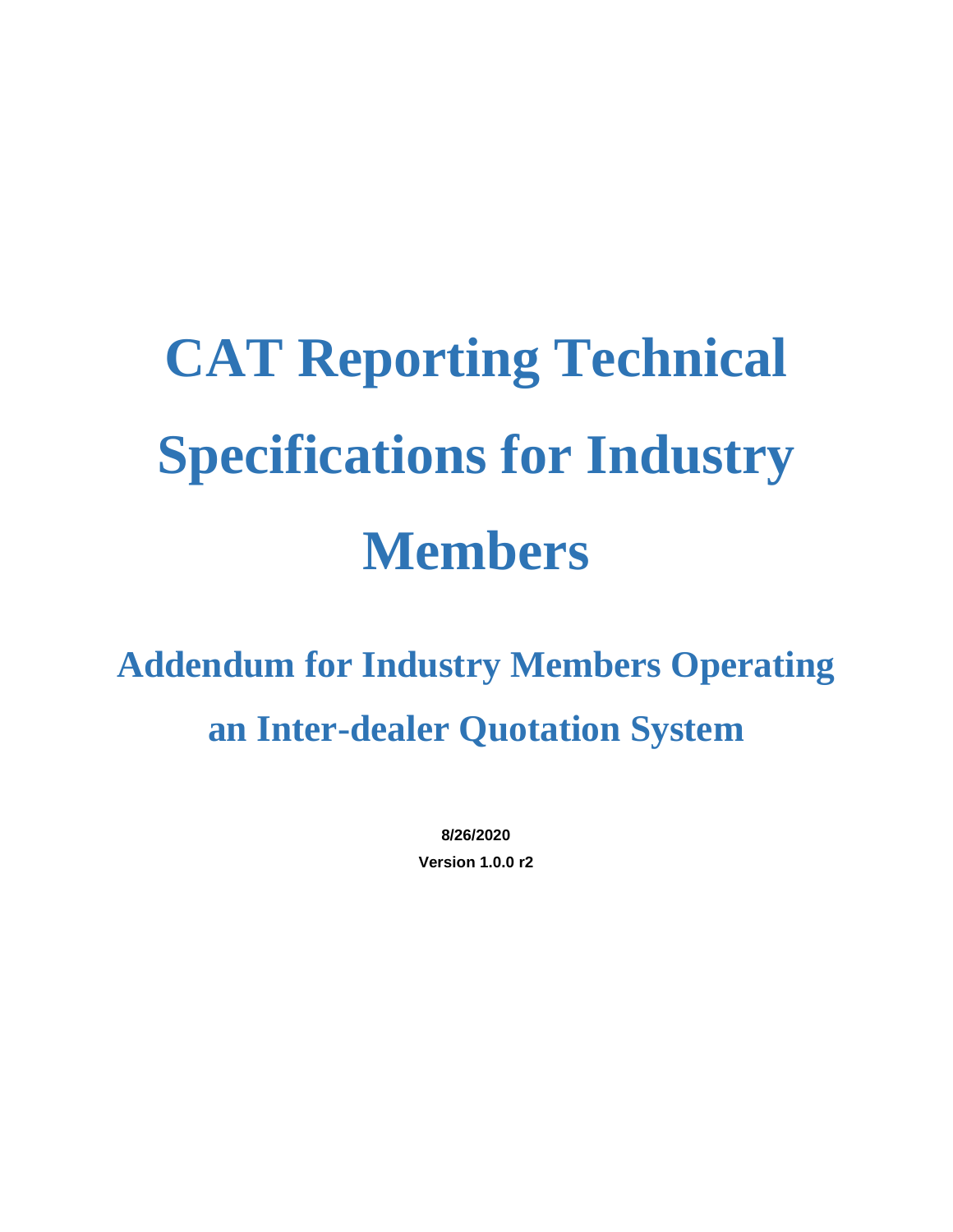# **Table of Contents**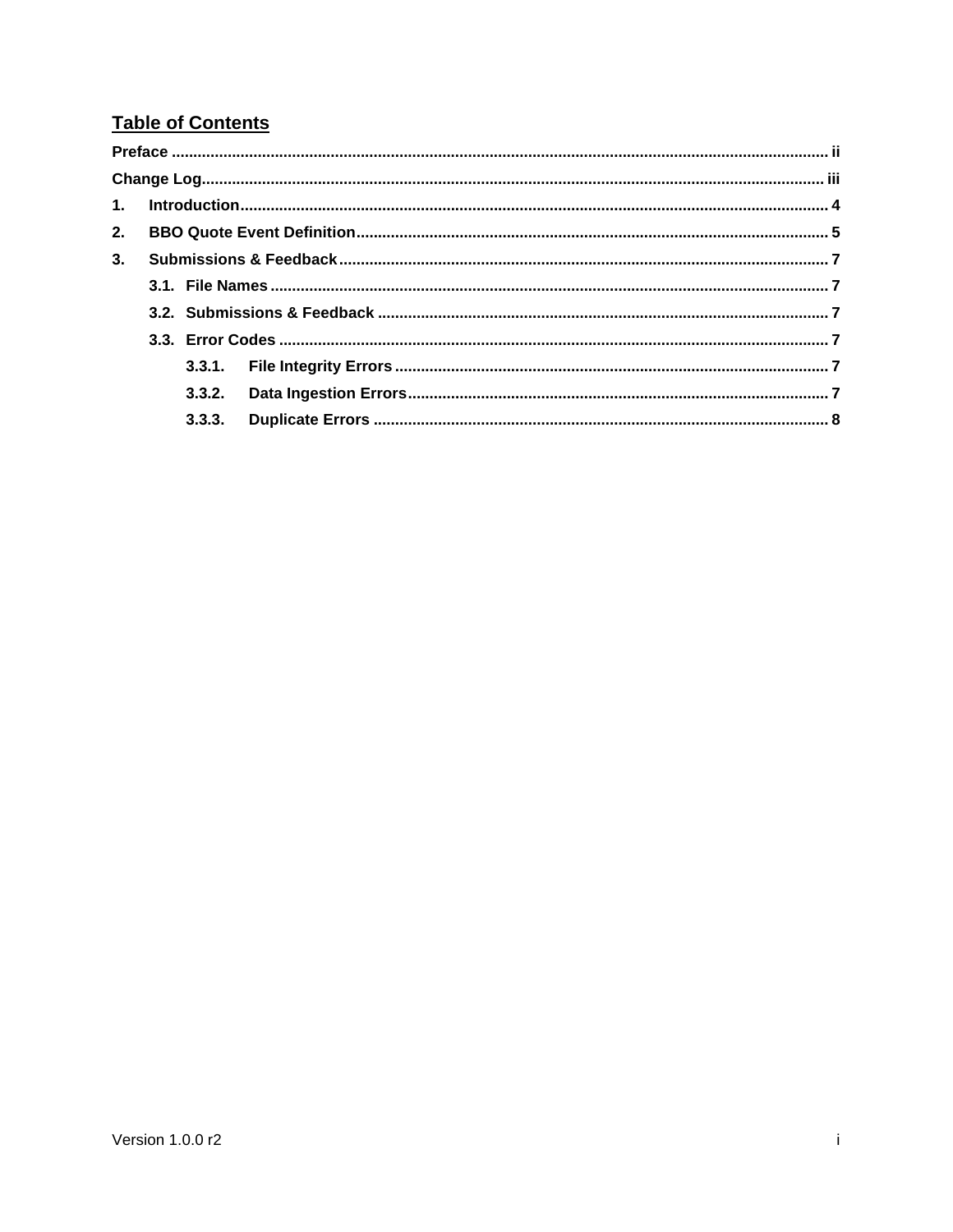#### <span id="page-2-0"></span>**Preface**

Rule 613 of the Securities Exchange Act of 1934 requires national securities exchanges and national securities associations ("SROs") to submit a national market system plan to the Securities and Exchange Commission ("Commission" or "SEC") to create, implement, and maintain a consolidated audit trail (the "CAT") that would allow regulators to more efficiently and accurately track all activity in U.S. equity and listed options markets. Pursuant to Rule 613, the SROs filed with the Commission the National Market System Plan Governing the Consolidated Audit Trail ("CAT NMS Plan"), which was approved by the Commission on November 15, 2016.

Under Rule 613(g)(2), each member of a national securities exchange or national securities association is required to comply with all the provisions of the CAT NMS Plan. Relatedly, as mandated under Rule 613, the CAT NMS Plan requires each SRO to adopt rules requiring its members to comply with Rule 613 and the CAT NMS Plan, and to agree to enforce compliance by its members in that regard. Accordingly, each SRO has adopted rules requiring its members to comply with Rule 613 and the CAT NMS Plan. See, e.g., FINRA Rule 6800 Series.

The SROs jointly own Consolidated Audit Trail, LLC, which was formed by the SROs to arrange for and oversee the creation, implementation, and maintenance of the CAT as required under Rule 613. Thus, the CAT is a facility of each SRO.

This specification represents requirements for the reporting of OTC Equities Inside Quote information for Industry Members operating an inter-dealer quotation system.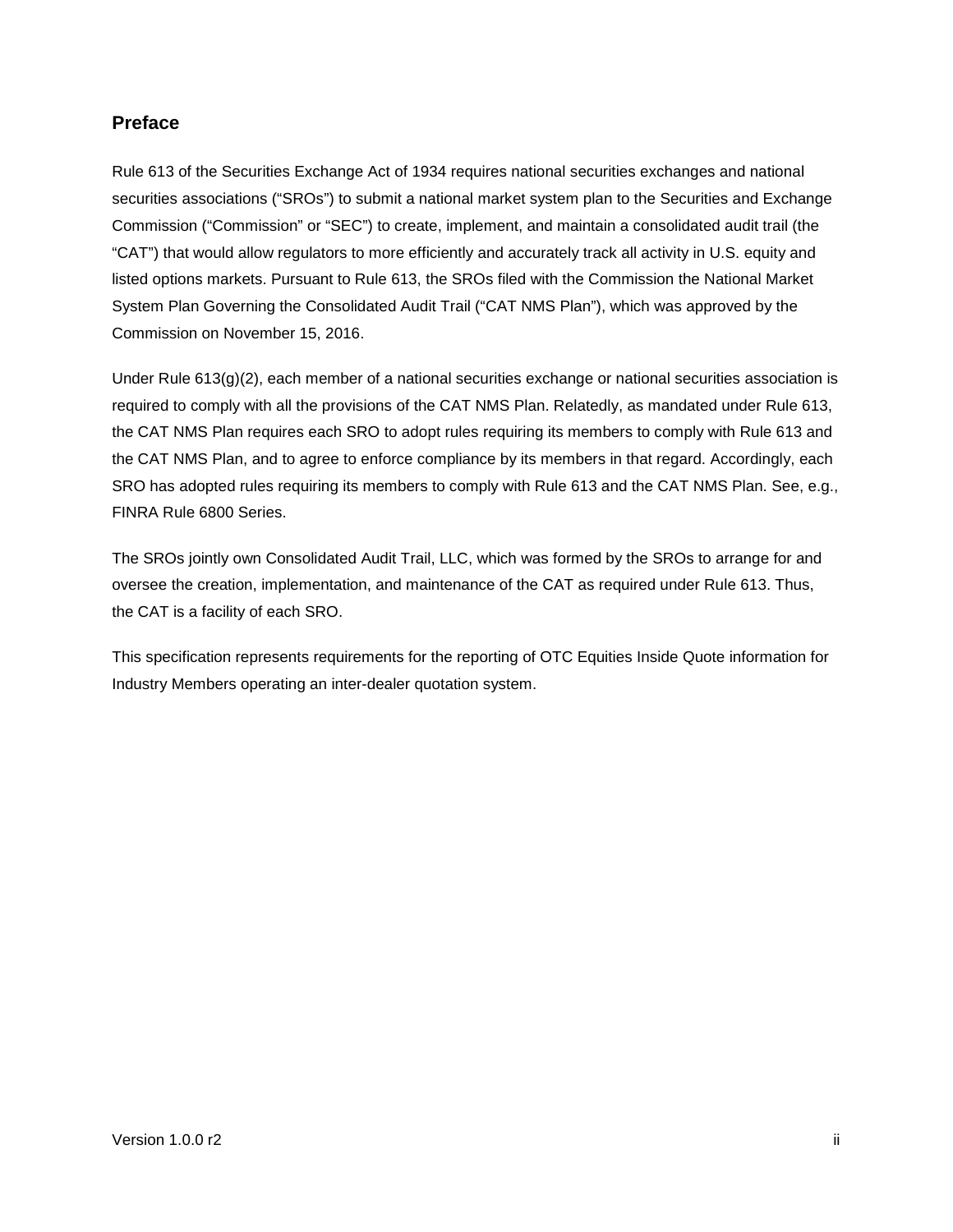# <span id="page-3-0"></span>**Change Log**

| <b>Version</b> | <b>Date</b> | <b>Author</b>                    | <b>Description</b>                                                                                                  |
|----------------|-------------|----------------------------------|---------------------------------------------------------------------------------------------------------------------|
| 1.0.0 $r$ 0    | 5/8/2020    | Consolidated<br>Audit Trail, LLC | Initial publication                                                                                                 |
| 1.0.0 r1       | 6/17/2020   | Consolidated<br>Audit Trail, LLC | Added new allowable value for $bidType: W - Bid$ Wanted<br>Added new allowable value for $askType$ : W - Ask Wanted |
| 1.0.0 $r2$     | 8/26/2020   | Consolidated<br>Audit Trail, LLC | Corrected allowable values $bidType: W - Ask$ Wanted and<br>askType: $W -$ Bid Wanted                               |
|                |             |                                  | Corrected Data Type for issueName to Text (255)                                                                     |
|                |             |                                  | Changed reporting requirements to leverage File Kind<br>OrderEvents, Removed File Kind BBOEvents.                   |
|                |             |                                  | Clarified MBBO Evens participate in Linkage Discovery for<br>duplicate validations.                                 |

### **Table 1: Revision / Change Process**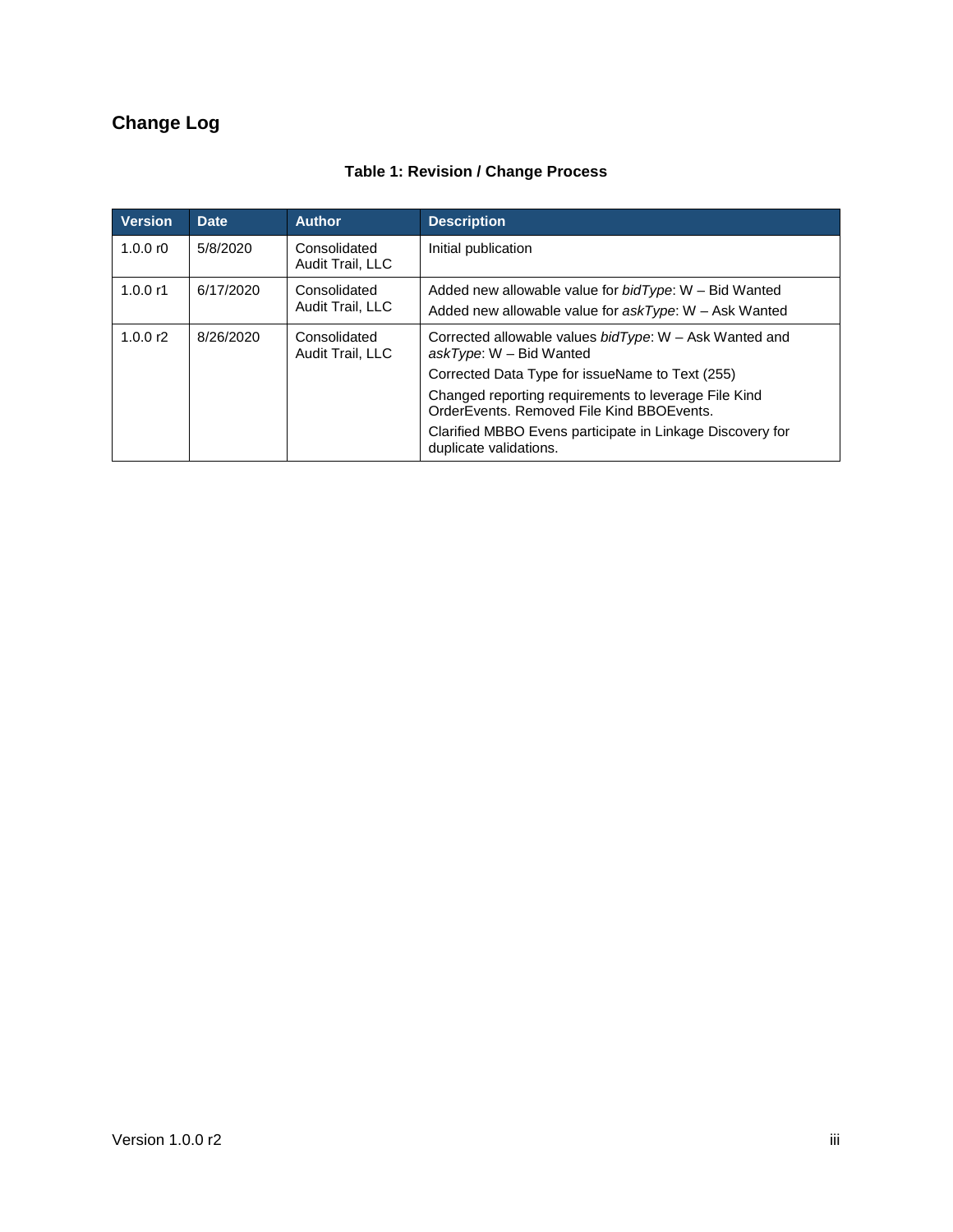# <span id="page-4-0"></span>**1. Introduction**

This specification represents the requirements for reporting OTC Equity Inside Quote information for Industry Members operating an inter-dealer quotation system.

This document is an Addendum to the [CAT Reporting Technical Specifications for Industry Members,](https://www.catnmsplan.com/technical-specifications/index.html) which includes the requirements for reporting Industry Member data to CAT along with supporting definitions.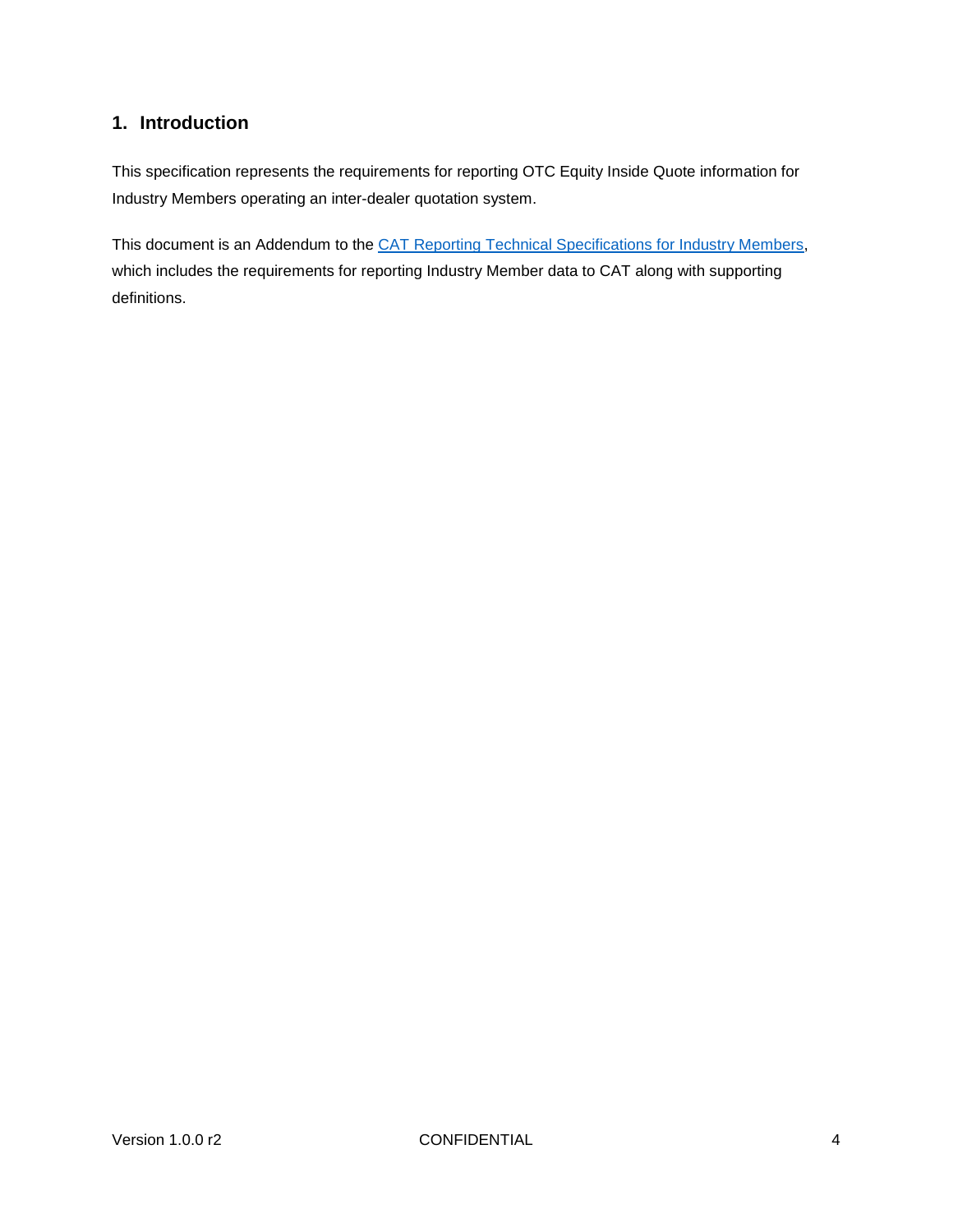# <span id="page-5-0"></span>**2. BBO Quote Event Definition**

The BBO Quote Event is used by Industry Members that operate an inter-dealer quotation system to report quote events representing the best bid, best offer and the total shares for each side available on the IDQS in OTC equity securities.

For two-sided BBO quote events, the *bidPrice, bidQty, askPrice*, and *askQty* fields must be populated. For one-sided events, the price and quantity of the applicable side must be populated. The side for which an inside quote is not available must be blank.

All BBO quote events are interpreted to begin at the specified *eventTimestamp* where the represented price and sizes are available until the *eventTimestamp* of the immediately subsequent BBO quote event in the same symbol.

IDQS BBO Quotes in OTC equity securities must be reported in Phase 2a.

| Seq# | <b>Field Name</b>        | <b>Data Type</b>         | <b>Description</b>                                                                                                                                                                                                       | Include<br><b>Key</b> |
|------|--------------------------|--------------------------|--------------------------------------------------------------------------------------------------------------------------------------------------------------------------------------------------------------------------|-----------------------|
| 1    | actionType               | Choice                   | Indicates whether the event is a new event.<br>a firm initiated correction or a repair of a<br>CAT error.                                                                                                                | $\mathsf{R}$          |
|      |                          |                          | NEW - New Record<br>RPR - Repair of event for which a CAT<br>error was provided in feedback<br>COR - Correction of event initiated by the<br>firm                                                                        |                       |
| 2    | errorROEID               | Unsigned                 | Unique identifier assigned by CAT to an<br>error record; used to support the<br>corrections process. Required when<br>actionType is 'RPR'                                                                                | $\mathsf{C}$          |
| 3    | firmROEID                | Text (64)                | Unique identifier for the quote record<br>assigned by the CAT Reporter; formatted<br>as <eventdate>_<firm assigned="" identifier=""><br/>Must be unique for the Event Date and<br/>CAT Reporter IMID.</firm></eventdate> | R                     |
| 4    | <b>Type</b>              | Message Type             | Set to 'MBBO' to specify the Message<br>Type.                                                                                                                                                                            | R.                    |
| 5    | <b>CAT Reporter IMID</b> | <b>CAT Reporter IMID</b> | The SRO assigned identifier that an<br>Industry Member uses to report to CAT.                                                                                                                                            | O                     |
| 6    | symbol                   | Symbol                   | The symbol of the stock in the FINRA<br>symbology for OTC Equity Securities.<br>Not required with the symbol has not been<br>assigned.                                                                                   | $\mathsf{C}$          |

#### **Table 2: New Quote Event Field Specifications**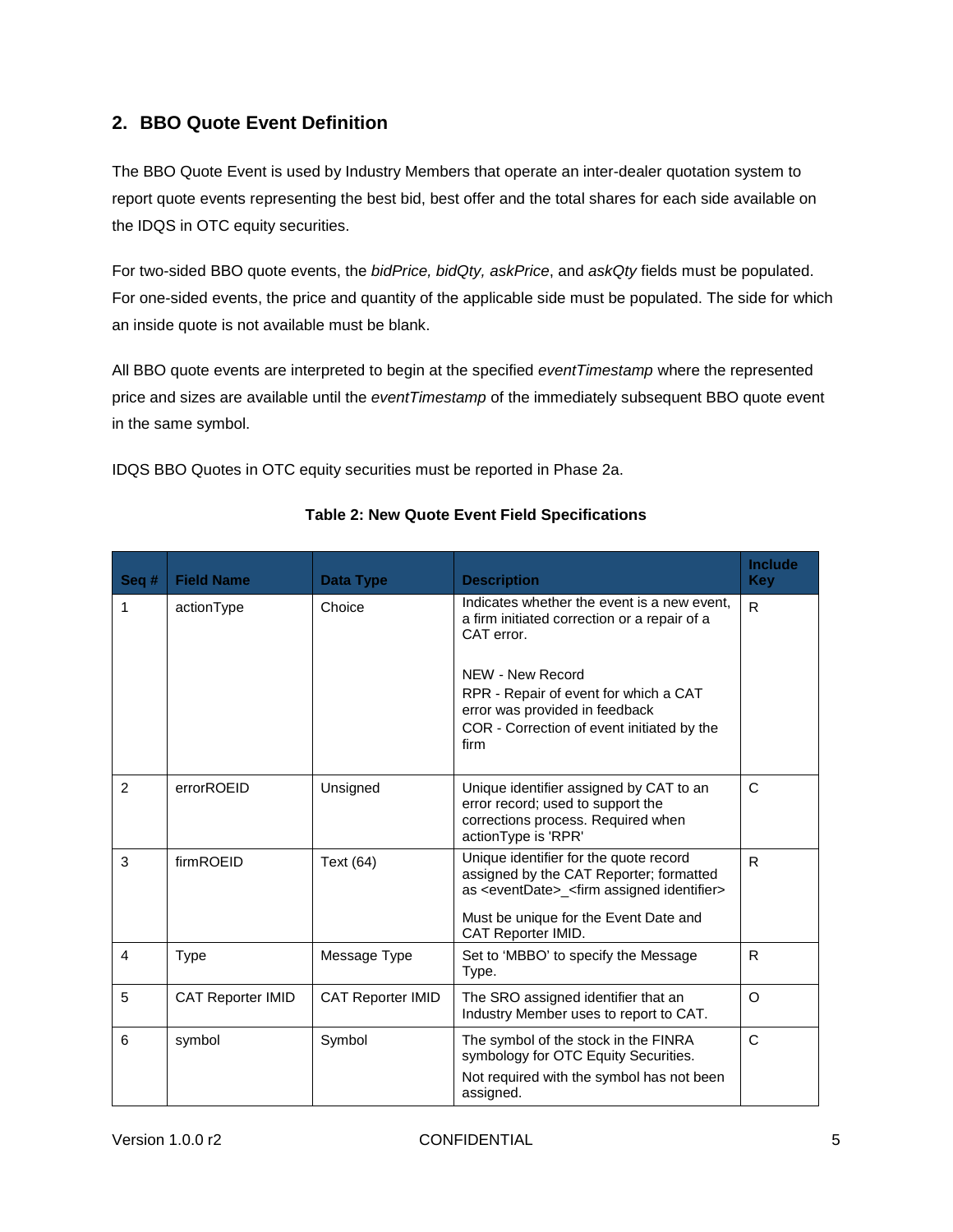| Seq#           | <b>Field Name</b> | Data Type             | <b>Description</b>                                                                                                                                                                                                  | <b>Include</b><br><b>Key</b> |
|----------------|-------------------|-----------------------|---------------------------------------------------------------------------------------------------------------------------------------------------------------------------------------------------------------------|------------------------------|
| $\overline{7}$ | eventTimestamp    | Timestamp             | The date and time the quote was<br>displayed. Required to be reported at the<br>most granular level the Inter-dealer<br>quotation system uses to capture data, with<br>at least millisecond granularity.            | R                            |
| 8              | seqNum            | Alphanumeric (40)     | The sequence number of the quote event,<br>used to sequence events occurring at the<br>same time                                                                                                                    | $\mathsf{R}$                 |
|                |                   |                       | The sequence number is required to be an<br>increasing value for a CAT Reporter, Event<br>Date and Symbol such that it can be used<br>to sequence events having the same event<br>timestamp in chronological order. |                              |
| 9              | issueName         | Text (255)            | Company name of issue; Required when<br>symbol is blank.                                                                                                                                                            | $\mathsf C$                  |
| 10             | bidPrice          | Price                 | Inside bid price displayed representing the<br>best bid price available on the IDQS. Must<br>be blank when there is no bid price.                                                                                   | C                            |
| 11             | bidQty            | <b>Whole Quantity</b> | Total bid quantity available for the<br>inside bid price in total number of shares<br>(not round lots). Must be blank when there<br>is no bid quantity. Must be populated when<br>bidPrice is populated.            | $\mathsf{C}$                 |
| 12             | bidType           | Choice                | Indication if the Bid is Priced, Unpriced or<br>Bid Wanted.<br>Choice values include:<br>A - Actual Price<br>$U -$ Unpriced<br>W - Ask Wanted                                                                       | R                            |
| 13             | askPrice          | Price                 | Inside ask price displayed representing the<br>best ask price available on the IDQS. Must<br>be blank when there is no ask Price.                                                                                   | $\mathsf{C}$                 |
| 14             | askQty            | <b>Whole Quantity</b> | Total ask quantity available for the<br>inside ask price in total number of shares<br>(not round lots). Must be blank when there<br>is no ask quantity. Must be populated when<br>askPrice is populated.            | $\mathsf C$                  |
| 15             | askType           | Choice                | Indication if the Ask is Priced, Unpriced or<br>Ask Wanted.<br>Choice values include:<br>A - Actual Price<br>$U -$ Unpriced<br>W - Bid Wanted                                                                       | R.                           |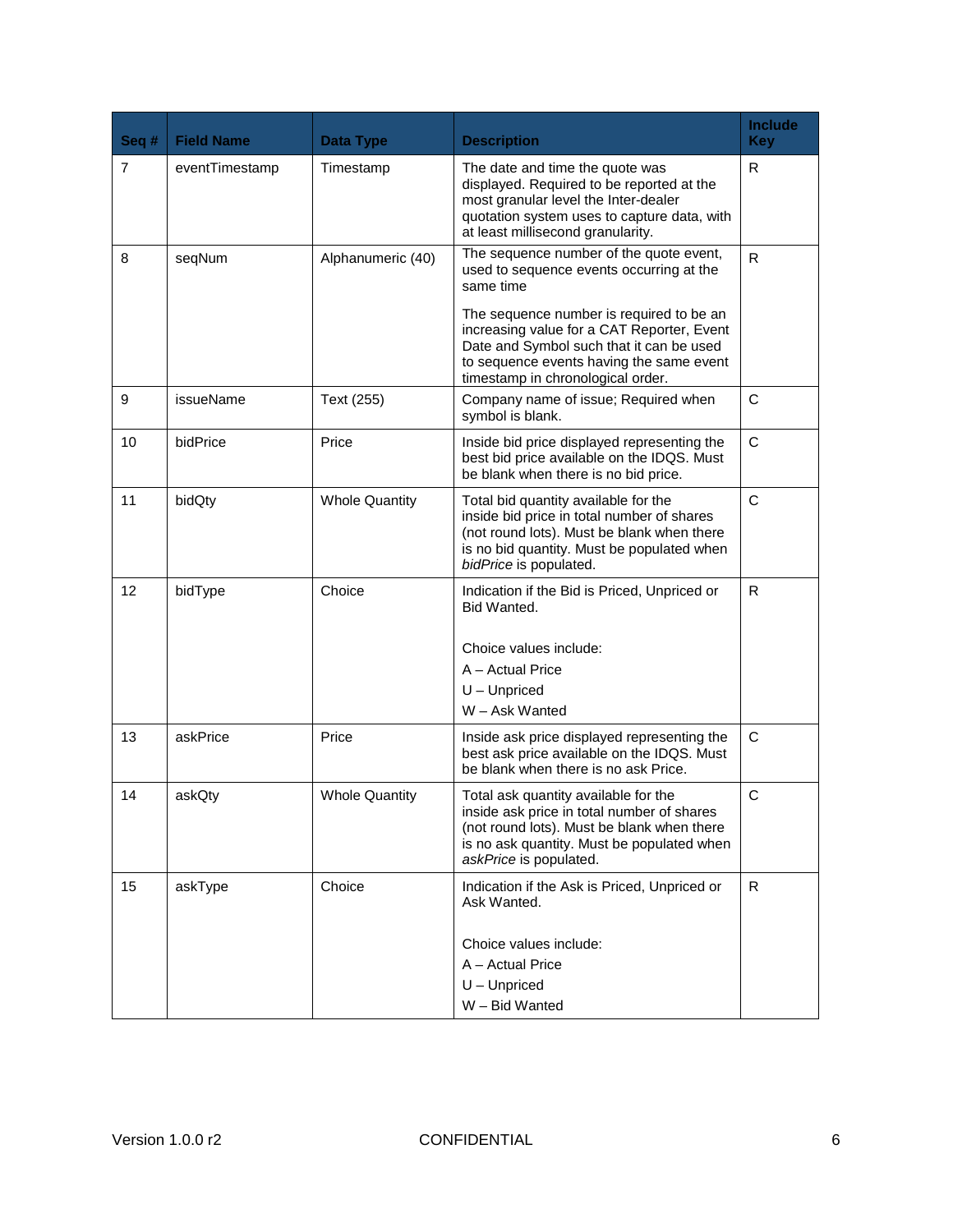## <span id="page-7-0"></span>**3. Submissions & Feedback**

Submissions and feedback of BBO information will follow the requirements specified in the [CAT](https://www.catnmsplan.com/technical-specifications/index.html)  [Reporting Technical Specifications for Industry Members](https://www.catnmsplan.com/technical-specifications/index.html) with New Error codes defined for errors related to fields participating only in MBBO Events.

#### <span id="page-7-1"></span>**3.1. File Names**

File names for data submissions and related feedback will follow the same reporting constructs specified in the CAT Reporting Technical Specifications for Industry Members.

#### <span id="page-7-2"></span>**3.2. Submissions & Feedback**

Submissions and Feedback files will be managed using the existing File Kind of 'OrderEvents'. MBBO events may be in a separate file or reported in files among other event types.

#### <span id="page-7-3"></span>**3.3. Error Codes**

This section defines the error and warning codes generated by CAT. Each code is defined to include the reason for the error or warning, including the associated fields. Codes are assigned in ranges to represent similar types of errors within the same range, related by validation type. Codes are organized by the CAT Processing stages including:

- File Integrity
- Data Ingestion
- Linkage Discovery

#### <span id="page-7-4"></span>**3.3.1. File Integrity Errors**

Refer to File Integrity Errors specified in Appendix E.1 of the CAT Reporting Technical Specifications for [Industry Members.](https://www.catnmsplan.com/technical-specifications/index.html)

#### <span id="page-7-5"></span>**3.3.2. Data Ingestion Errors**

Refer to Data Ingestion Errors specified in Appendix E.2 of the [CAT Reporting Technical Specifications](https://www.catnmsplan.com/technical-specifications/index.html)  [for Industry Members.](https://www.catnmsplan.com/technical-specifications/index.html)

Additional errors codes for fields that only participate in the BBO Events schema include: